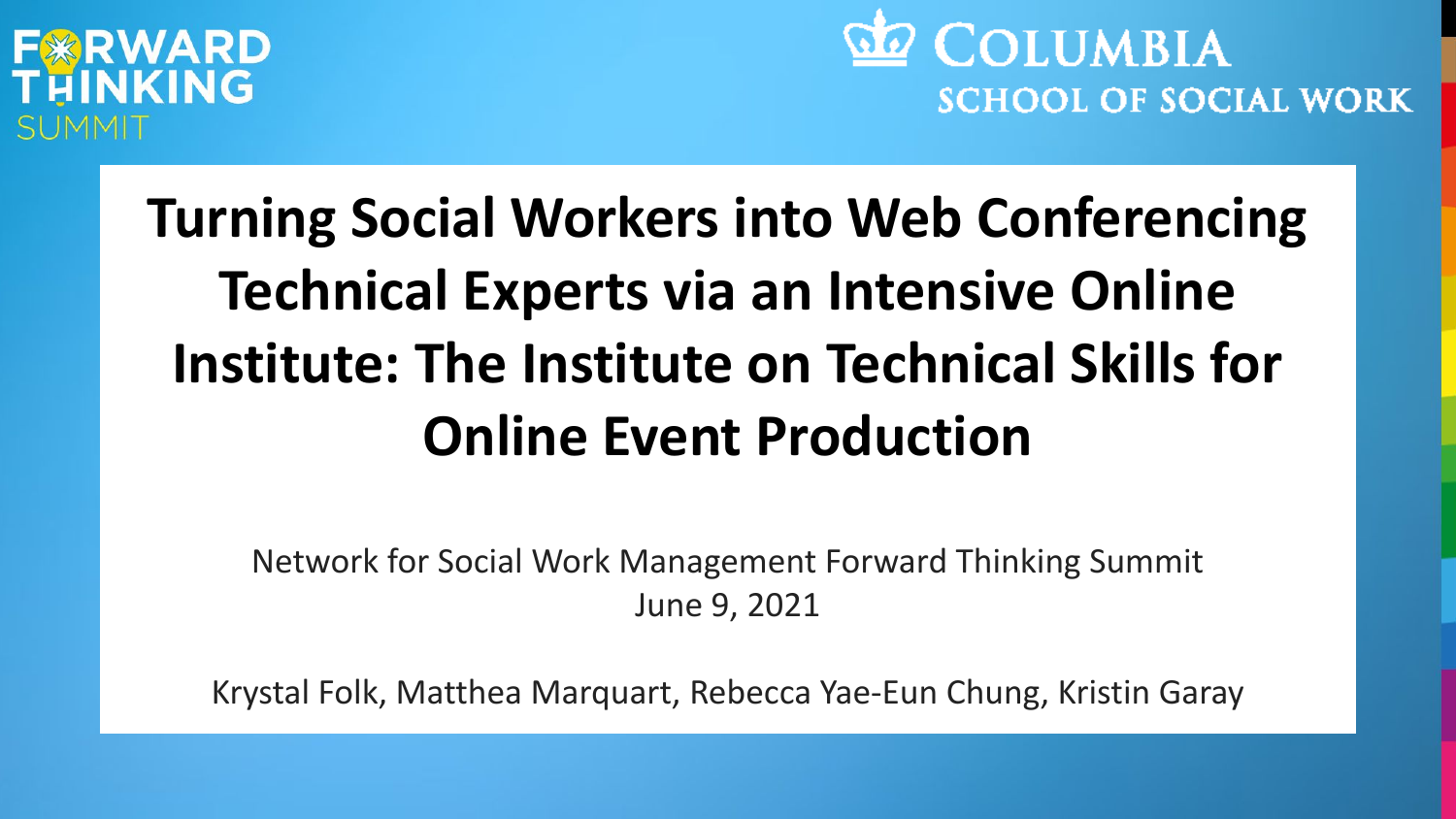### **Intro to the Columbia University School of Social Work's Online Campus**

- **[Fully online Master's of Science in Social Work](https://socialwork.columbia.edu/academics/online-msw/)** 
	- Program options: 1) Clinical, 2) Generalist, 3) Management/Leadership/Entrepreneurship, 4) Policy
- Launched in Fall 2015; First graduates in May 2017
- Primary model: Weekly synchronous classes in Adobe Connect + asynchronous homework in Canvas
	- Each course is assigned a <u>Live Support Specialist</u> (LSS) as the member of the instructional team who manages the live class session technology for the full semester. LSS's are CSSW alumni who took at least one online course.
	- To become a LSS, candidates must pass our Institute on Technical Skills for Online Event Production.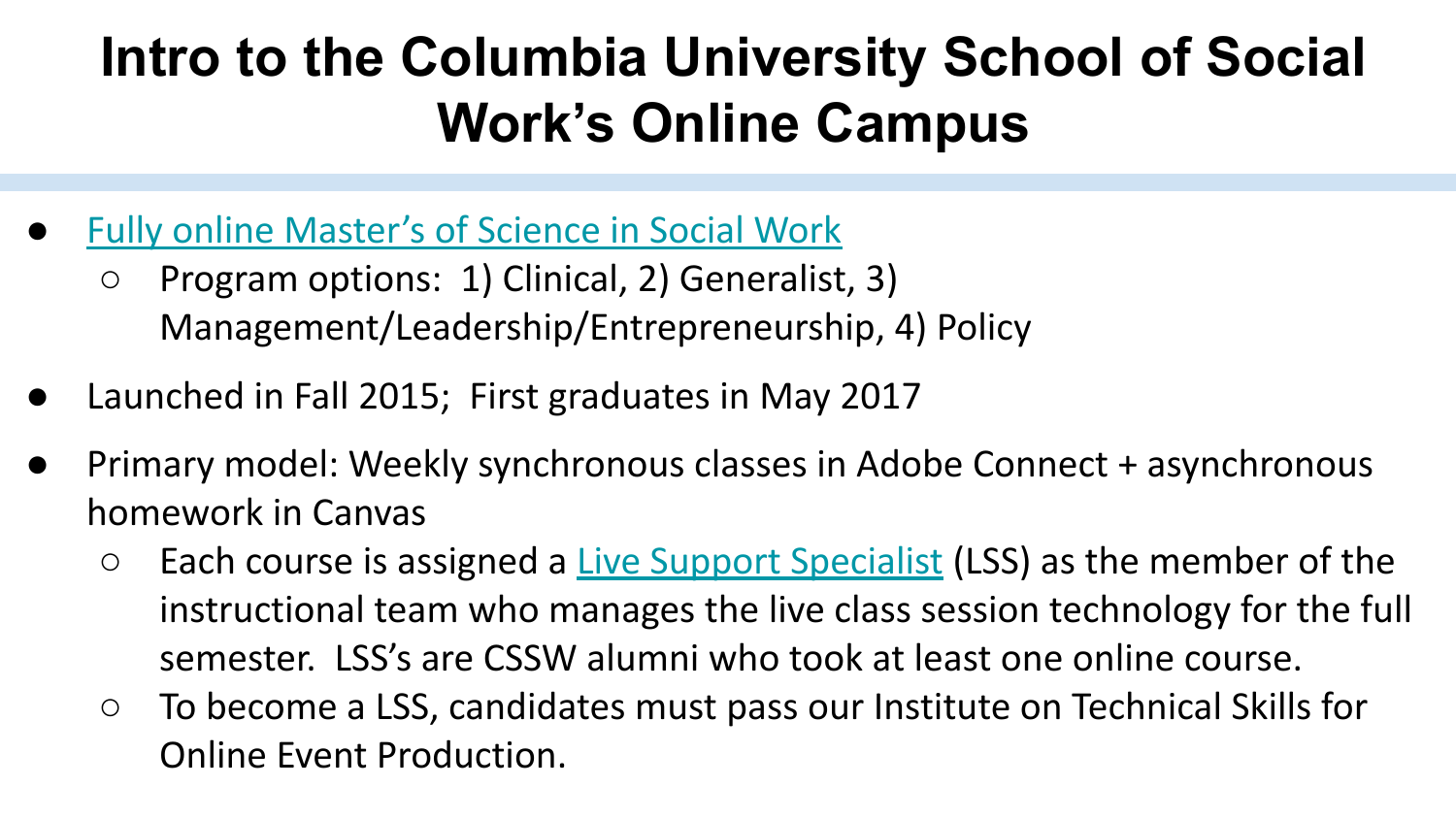### **Overview of CSSW Online Campus Faculty Development Overall**



#### **Foundational training:**

- 1) Institute on Pedagogy and Technology for Online Courses
- **2) Institute on Technical Skills for Online Event Production**



#### **Ongoing training:**

- 1) Annual Online Faculty Development Series
- 2) Intensive Workshops

[Learn more about our Online Campus faculty development](https://doi.org/10.7916/d8-hjhf-wf93)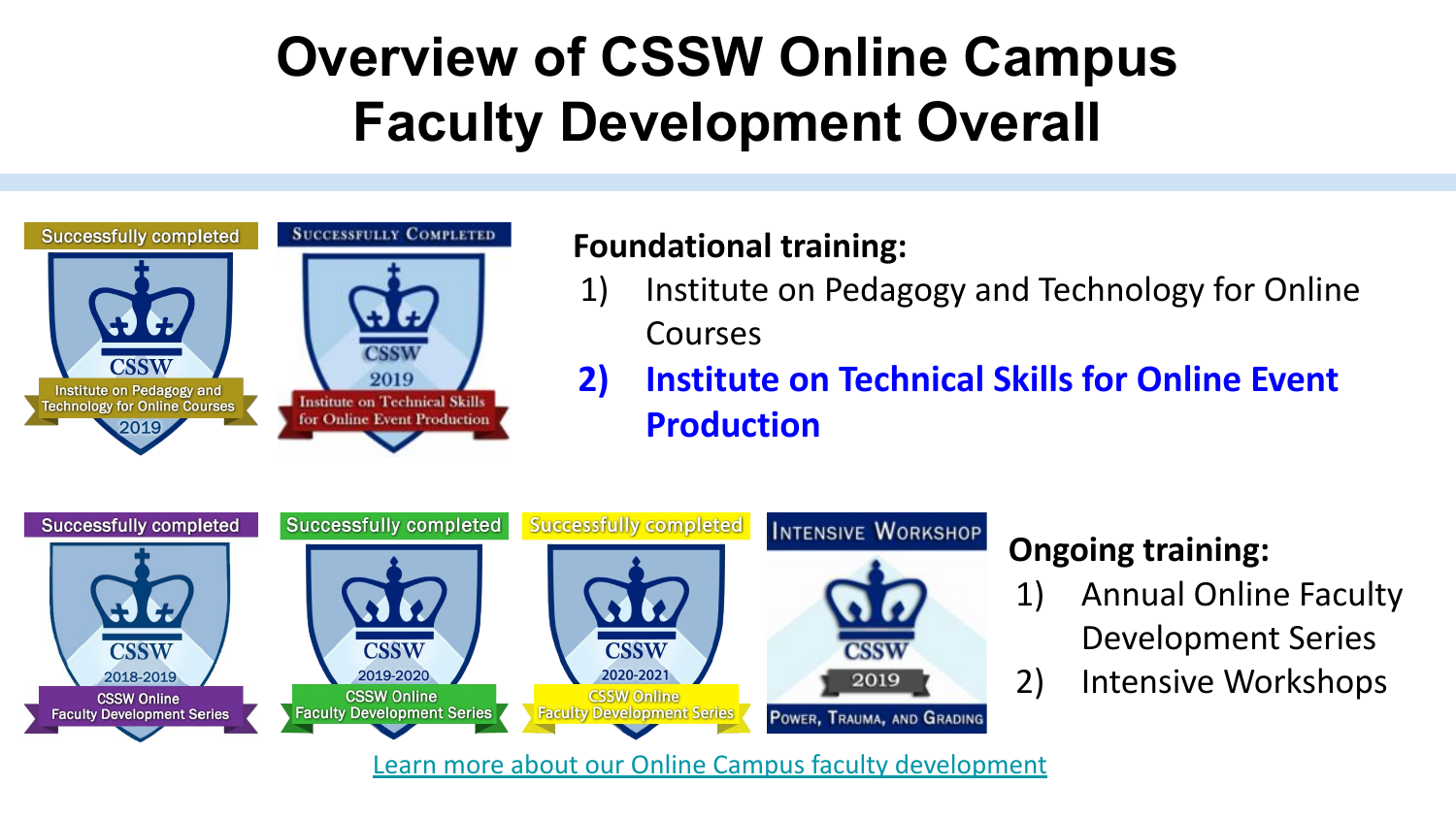## **The Institute on Technical Skills for Online Event Production: Overview**

| The need                                                                                                                                                                                                                                                                                                                                    | The solution: This institute                                                                                                                                                                                                                                                                                                                                                                                 | The results                                                                                                                                                                                                                                                                                                                                                                                                |
|---------------------------------------------------------------------------------------------------------------------------------------------------------------------------------------------------------------------------------------------------------------------------------------------------------------------------------------------|--------------------------------------------------------------------------------------------------------------------------------------------------------------------------------------------------------------------------------------------------------------------------------------------------------------------------------------------------------------------------------------------------------------|------------------------------------------------------------------------------------------------------------------------------------------------------------------------------------------------------------------------------------------------------------------------------------------------------------------------------------------------------------------------------------------------------------|
| Turn CSSW alumni into<br>technical experts, so that they<br>can manage the production of<br>weekly live online classes<br>As the Online Campus grows,<br>$\bullet$<br>recruit and train additional<br>Live Support Specialists<br>Also: Offer ongoing<br>professional development to<br>CSSW online instructors, TAs,<br>and administrators | Free for CSSW alumni<br>$\bullet$<br>15 hours of training:<br>$\bullet$<br>3 live class sessions<br>$\circ$<br><b>Homework</b><br>$\circ$<br>Interactive, practical, and<br>$\bullet$<br>hands-on<br>Passing $= 90\%$ or higher and<br>$\bullet$<br>earns a digital badge<br>Originally created by Kristin<br>$\bullet$<br>Garay, now co-facilitated and<br>co-led by Kristin Garay &<br><b>Krystal Folk</b> | Launched Summer 2017 &<br>$\bullet$<br>offered twice/year<br>8 cohorts so far<br>$\bullet$<br>111 participants have passed<br>$\bullet$<br>so far; top participants are<br>recruited for LSS openings<br>Average participant response<br>$\bullet$<br>to "How would you rate the<br>overall quality of this<br>Institute?" is $9.4/10$<br>Won a 2020 International<br>$\bullet$<br><b>E-Learning Award</b> |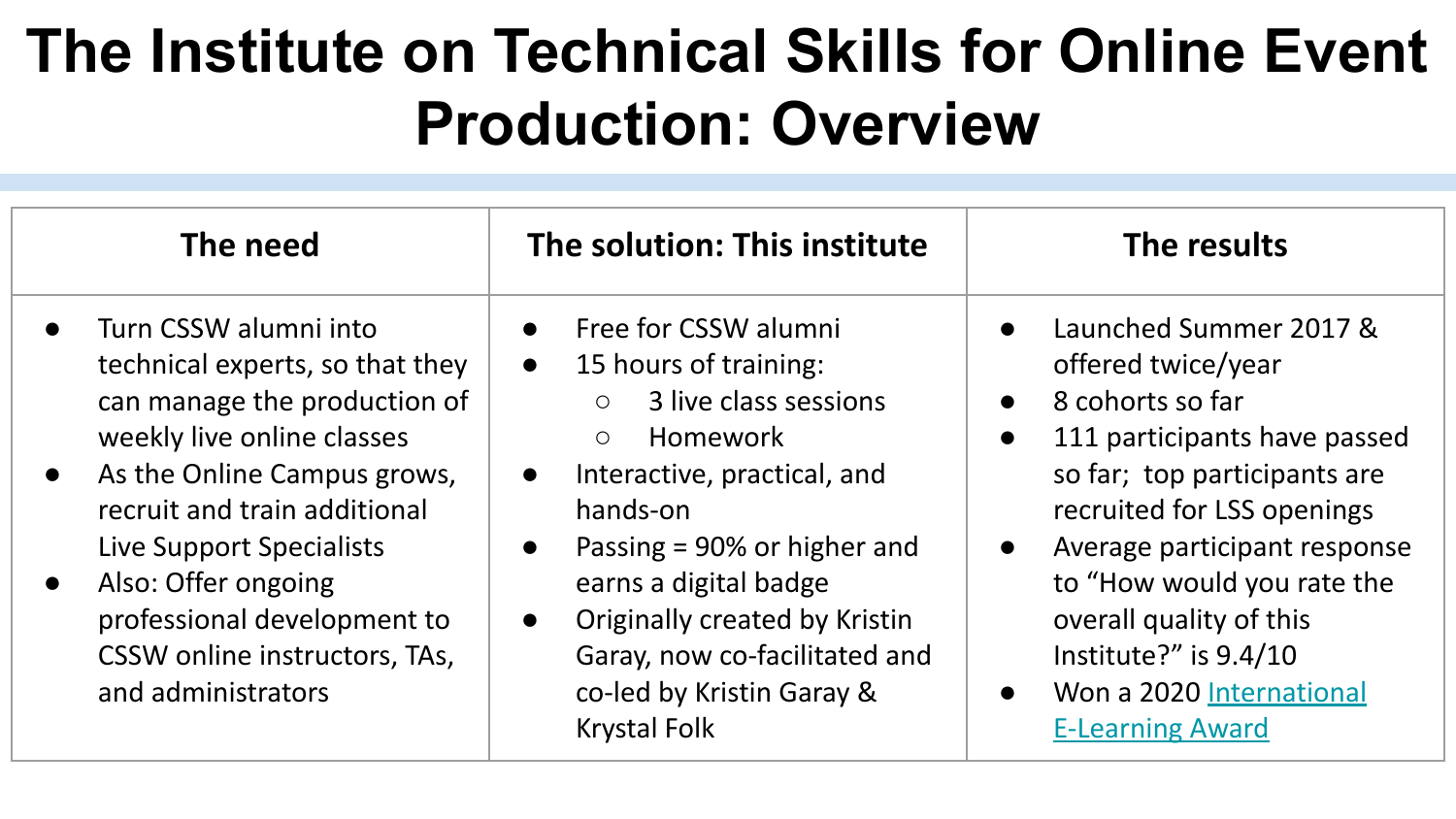## **Why social workers for technical support?**

#### **How social work strengths lead to excellent technical support**

• Social workers have unique skills that apply to technical support, including the clinical skills to defuse angry clients experiencing tech rage, the active listening and needs assessment skills to understand a problem, and the empathy and problem-solving skills to resolve a technical issue in a way that empowers the person experiencing the issue

#### **Advantages for organizations**

- Technical support opportunities inclusively empower social workers to use social work skills to use technology creatively and provide technical support empathetically
- Training social workers in web-conferencing technical skills benefits organizations because it leverages on their unique social work skills -- such as strengths-based support, needs-specific problem-solving, resource planning, and empathy -- to provide effective customer service as they resolve technical issues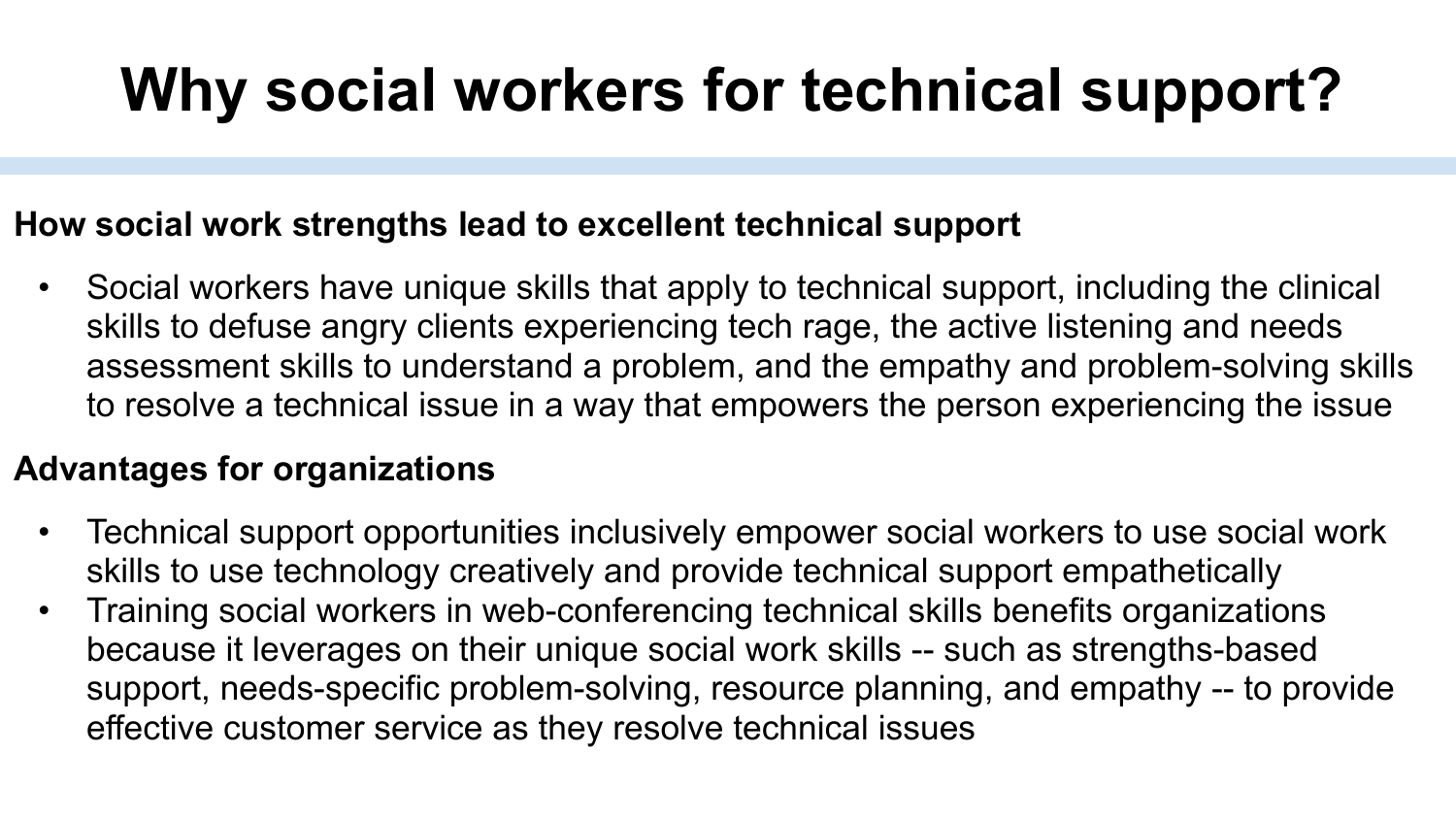### **From the perspective of the Institute creator -- Kristin Garay**



"The social workers attending the institute already possess exceptional communication skills and those skills are the bedrock of all good technical support. This is one of the primary reasons social works excel in the technical support expert role. However, the technical skill level of participants at the start of the Institute on Technical Skills for Online Event Production can vary greatly.

With this in mind, I made the conscious decision to design the institute in a way that supported growth. The institute's early modules, composed of formative assessments, have a lower grade weight to allow for the important process of learning from mistakes. The final module, composed of summative assessments, is weighted the most heavily because the final assignments are where participants demonstrate the skills they've honed over the course of the institute."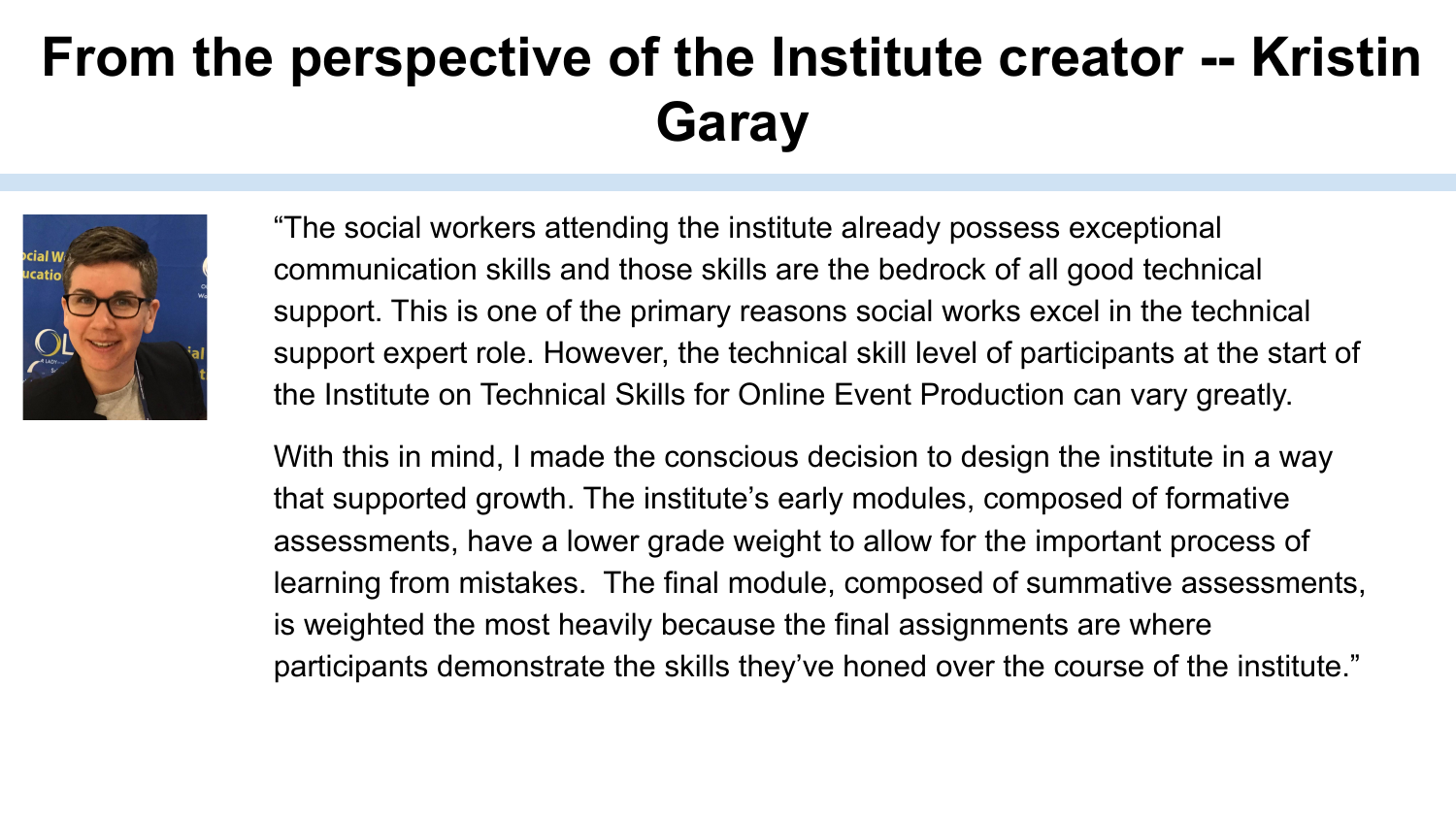## **Article about this Institute coming soon**

- Folk, K., Marquart, M., Florio, M. B., & Garay, K. Developing Technical Expertise to Support Synchronous Online Classes: The Columbia University School of Social Work Institute on Technical Skills for Online Event Production.
- Accepted for publication by the *[International Journal of Advanced Corporate](https://online-journals.org/index.php/i-jac) [Learning](https://online-journals.org/index.php/i-jac)* (will be open access)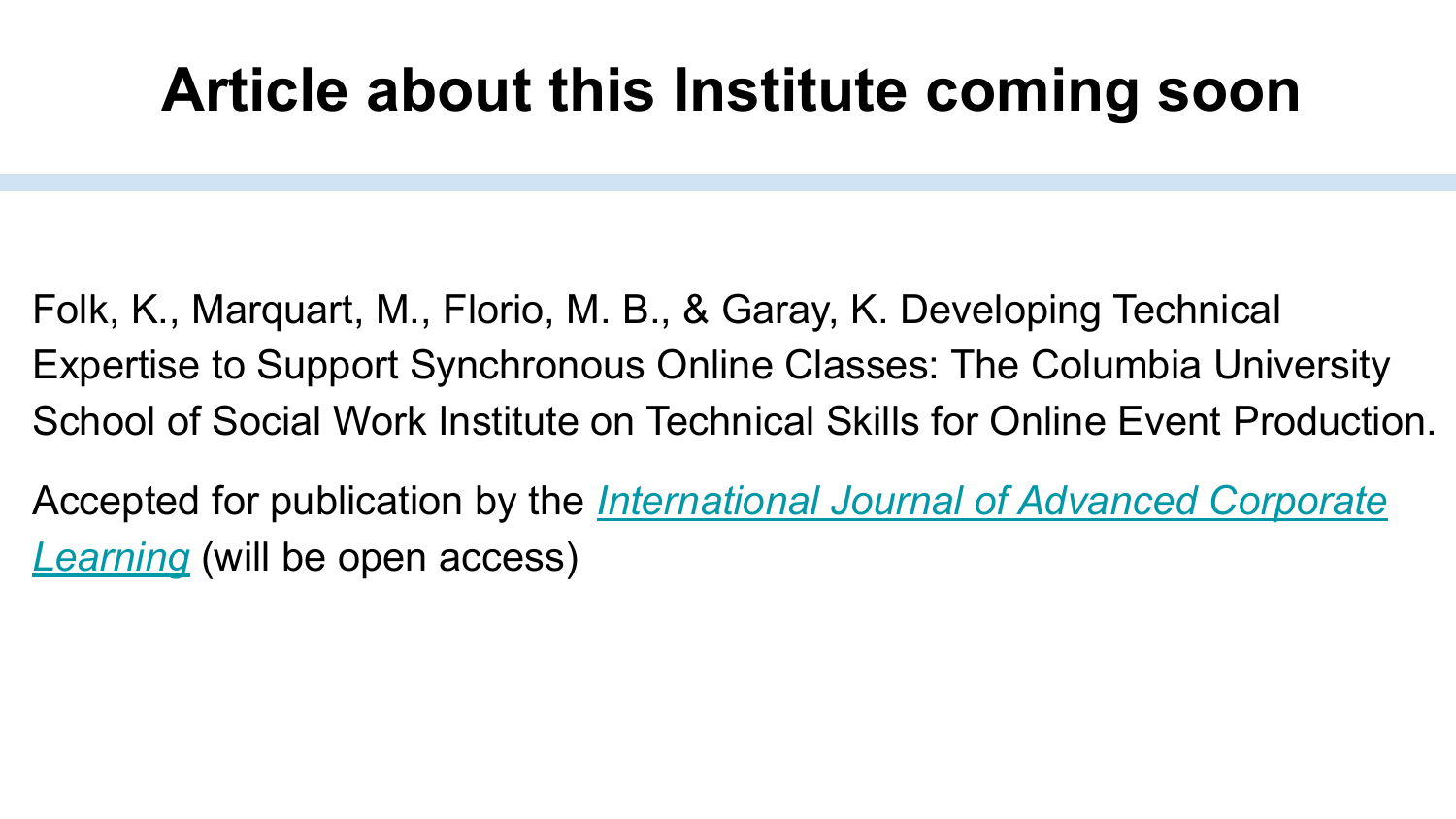## **The Institute on Technical Skills for Online Event Production: Anatomy**

| Fall 2020        |                                                                                                                                                  | Collapse All              |  |
|------------------|--------------------------------------------------------------------------------------------------------------------------------------------------|---------------------------|--|
| Home             |                                                                                                                                                  |                           |  |
| 24/7 Canvas Help |                                                                                                                                                  |                           |  |
| Grades<br>People | • Live Class Session Information & Log in                                                                                                        |                           |  |
| Modules          | ID Live Class Session -- Log in here 44<br>$\mathbb{R}$                                                                                          |                           |  |
|                  | Class Slides & Recordings<br>$\overline{u}$                                                                                                      |                           |  |
|                  | Need Technical Help? -- Technical Support FAQ<br>8                                                                                               |                           |  |
|                  | v Unit 1 -- Getting started, about the technology, and preparing for the first live class<br>Homework due -- Friday, September 18 by 11:59 pm ET | <b>Complete All Items</b> |  |
|                  | Live class session -- Saturday, September 19 1:00-3:00 pm ET                                                                                     |                           |  |
|                  | <b>Getting Started</b>                                                                                                                           |                           |  |
|                  | How to navigate this course site<br>$\mathbb{R}$<br>View                                                                                         | $\bigcirc$                |  |
|                  | Institute grading and attendance policies<br>$\mathbb{R}$<br>View                                                                                | $\circ$                   |  |
|                  |                                                                                                                                                  |                           |  |
|                  | Required technology for this Institute<br>$\mathbb{P}$<br>View                                                                                   | ö                         |  |

**Homework** (graded using rubrics): self-guided preparation assignments that include quizzes, discussion forums, videos, and practice activities, to build tech skills & think critically about tech support that upholds social work values



**Live class sessions**: practice with web conferencing tools for interactive online classes -- including polls, status icons, webcam, microphone, chat, and breakout groups -- and discuss the technical support role and how to interact with & support students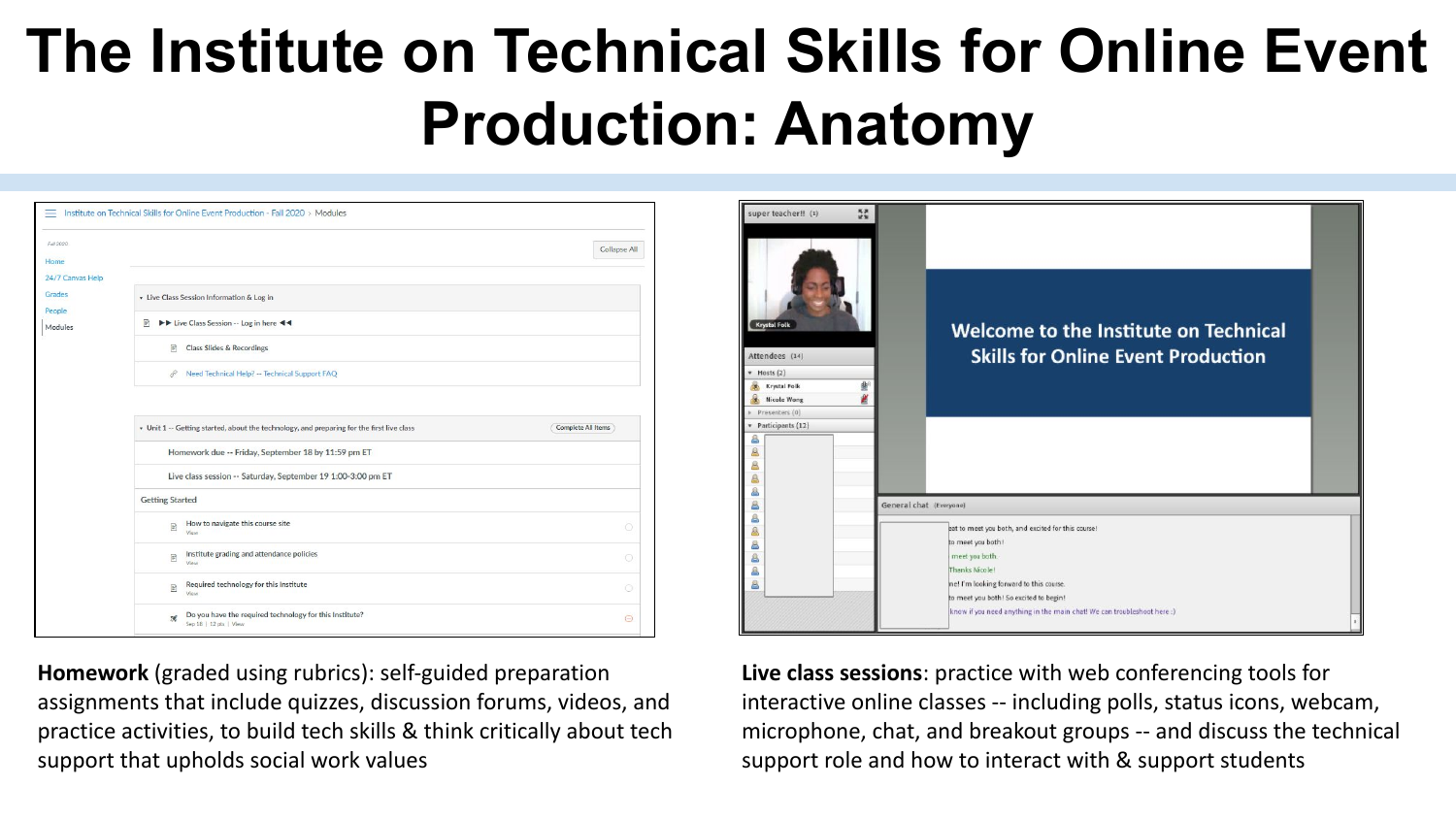### **From the perspective of an administrator -- Rebecca Y. Chung**



"Social work skills make a tremendous difference in the quality and range of technical support that can be provided, and it's been so rewarding to see social workers take what they learn from the Tech Institute and make an immediate impact in online education.

From solving technical problems via an empathic and human-centered approach, to empowering and equipping students and faculty/staff to successfully use technology in our virtual classrooms, to ensuring that the online class is accessible for persons with disabilities, it's been a game changer to see social workers merge their social work code of ethics and technical skills in online spaces."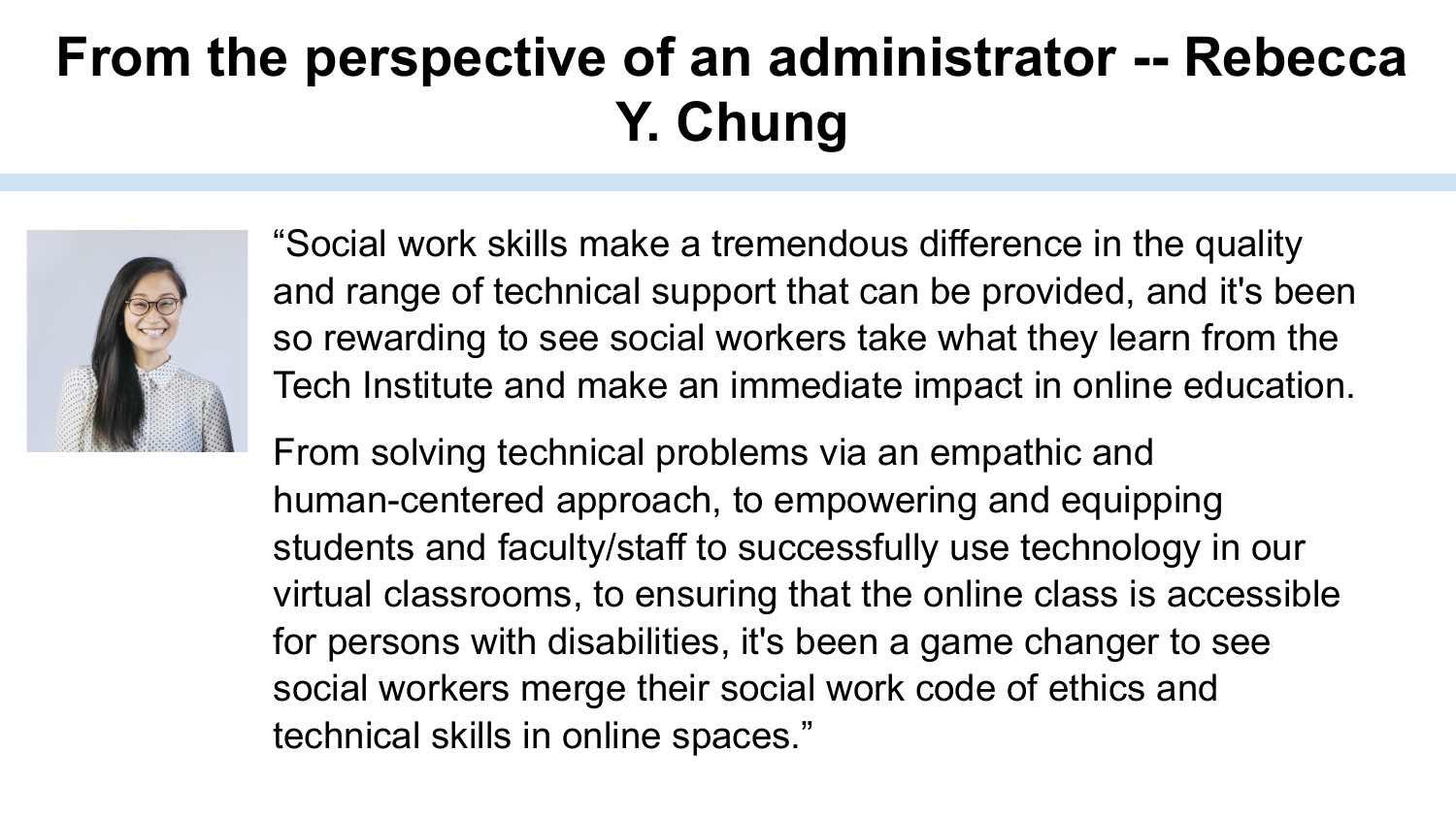# **Resources to learn more about our online faculty development**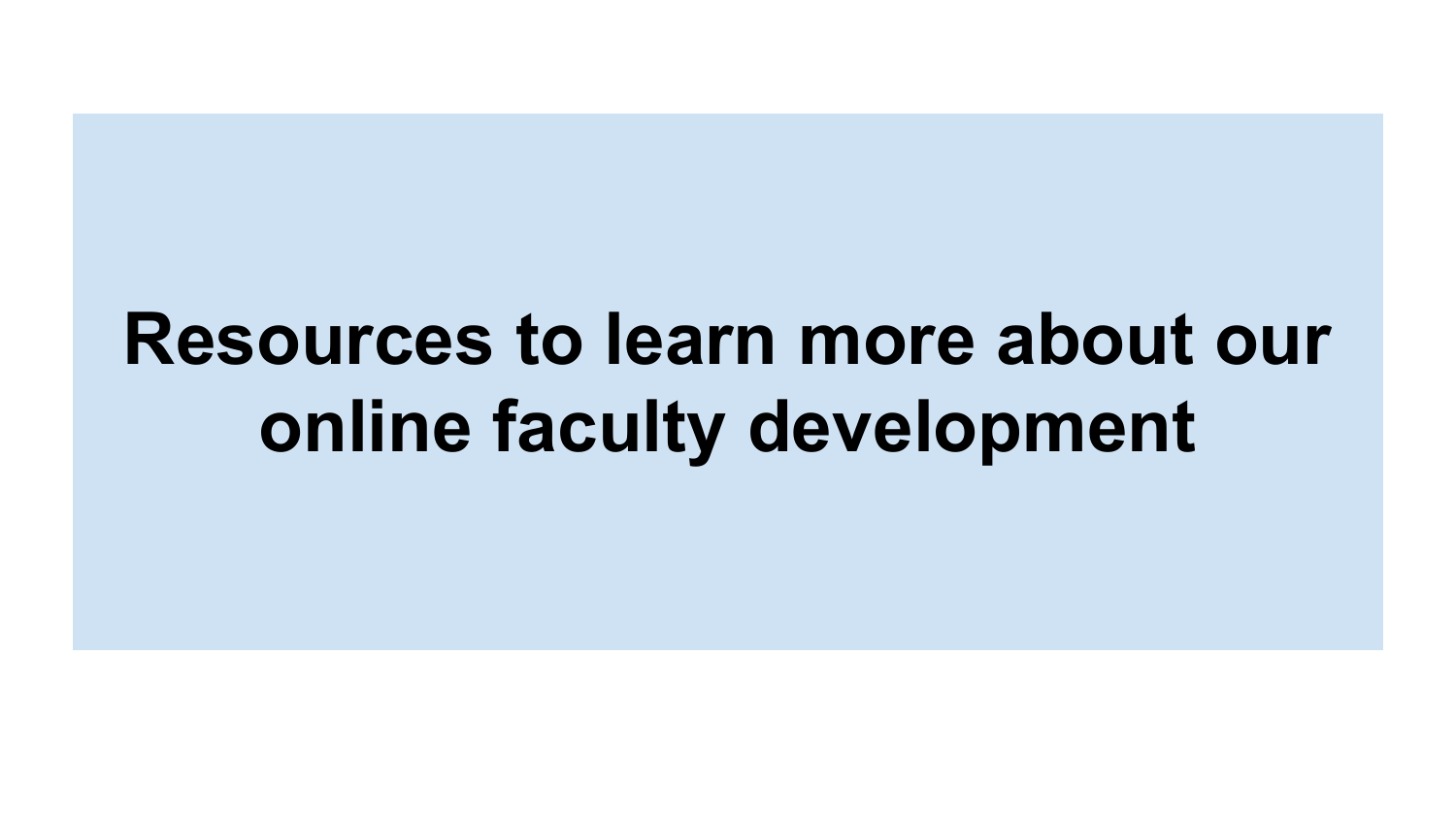|                                                                                                                      | <b>Academic Publications</b>                                                                                                                                                                                                                                                                                                                      | <b>Conference Presentations</b>                                                                                                                                                                                                                                                                                                                                                                        | <b>Awards &amp; Media</b>                                                                                                                                                                                                                                                                                                                                                                                                                        |
|----------------------------------------------------------------------------------------------------------------------|---------------------------------------------------------------------------------------------------------------------------------------------------------------------------------------------------------------------------------------------------------------------------------------------------------------------------------------------------|--------------------------------------------------------------------------------------------------------------------------------------------------------------------------------------------------------------------------------------------------------------------------------------------------------------------------------------------------------------------------------------------------------|--------------------------------------------------------------------------------------------------------------------------------------------------------------------------------------------------------------------------------------------------------------------------------------------------------------------------------------------------------------------------------------------------------------------------------------------------|
| Institute on<br>Pedagogy<br>and<br><b>Technology</b><br>for Online<br><b>Courses</b>                                 | Developing and Supporting Faculty Training<br>for Online Social Work Education: The<br>Columbia University School of Social Work<br>Online Pedagogy Institute, Journal of<br>Teaching in Social Work, 2019 & published<br>as a chapter in <b>Online and Distance Social</b><br><b>Work Education: Current Practice and Future</b><br>Trends, 2020 | • Columbia University Center for Teaching and<br>Learning Celebration of Teaching and Learning<br>Symposium, 2020 - poster<br>• Council on Social Work Education, 2020 - slides<br>• Network for Social Work Management, 2019 -<br>poster<br>• Social Work Distance Education Conference,<br>2019 - slides<br>• UPCEA Mid-Atlantic Regional Conference, 2020<br>• UPCEA invited webinar, 2020 - slides | International E-Learning Award (IELA, 2018)<br>International Award for Excellence in Training<br>$\bullet$<br>(USDLA, 2019)<br>• Faculty and Staff Development Award (UPCEA<br>Mid-Atlantic, 2019)<br>• Learning in Practice Award (Chief Learning Officer<br>Magazine, 2020)<br>• The Best Teachers are Also Amazing Learners,<br><b>USDLA Blog</b><br>• Reflections from the Summer 2019 Institute,<br>Teaching & Learning in Social Work Blog |
| Institute on<br><b>Technical</b><br><b>Skills for</b><br><b>Online Event</b><br><b>Production</b>                    | Developing Technical Expertise to Support<br>Synchronous Online Classes: The Columbia<br>University School of Social Work Institute on<br>Technical Skills for Online Event Production.<br>International Journal of Advanced Corporate<br>Learning, 2021 (in press)                                                                               | • UPCEA Mid-Atlantic Regional Conference, 2020<br>- slides<br>• Network for Social Work Management, 2021                                                                                                                                                                                                                                                                                               | • International E-Learning Award (IELA, 2020)                                                                                                                                                                                                                                                                                                                                                                                                    |
| Annual<br>Online<br><b>Faculty</b><br><b>Development</b><br><b>Series</b>                                            | The Annual Online Faculty Development<br>Series (in progress)                                                                                                                                                                                                                                                                                     | • The New School's Management & Social<br>Justice Conversation Series, 2020 - slides<br>• UPCEA Mid-Atlantic Regional Conference, 2020<br>- slides<br>• Network for Social Work Management, 2021                                                                                                                                                                                                       | • Faculty and Staff Development Award (UPCEA<br>Mid-Atlantic, 2020)                                                                                                                                                                                                                                                                                                                                                                              |
| Webinar<br><b>Series for</b><br><b>Educators</b><br><b>Moving to</b><br>Remote<br><b>Teaching Due</b><br>to COVID-19 | Promoting Quality E-Learning During the<br>COVID-19 Pandemic via an Award-Winning<br>Webinar Series for Faculty Transitioning to<br>Teaching Online, <b>IEEE Xplore</b> , 2021                                                                                                                                                                    | • Sixth International Conference on e-Learning,<br>2020 - slides                                                                                                                                                                                                                                                                                                                                       | International E-Learning Award (IELA, 2020)<br>Crisis Management Marketing Award (UPCEA,<br>$\bullet$<br>2020)<br>• During Pandemic, In-House Expertise Anchors<br>Faculty New to Teaching Online, CSSW News<br>• Teaching Teachers to Teach Online, IELA Blog                                                                                                                                                                                   |